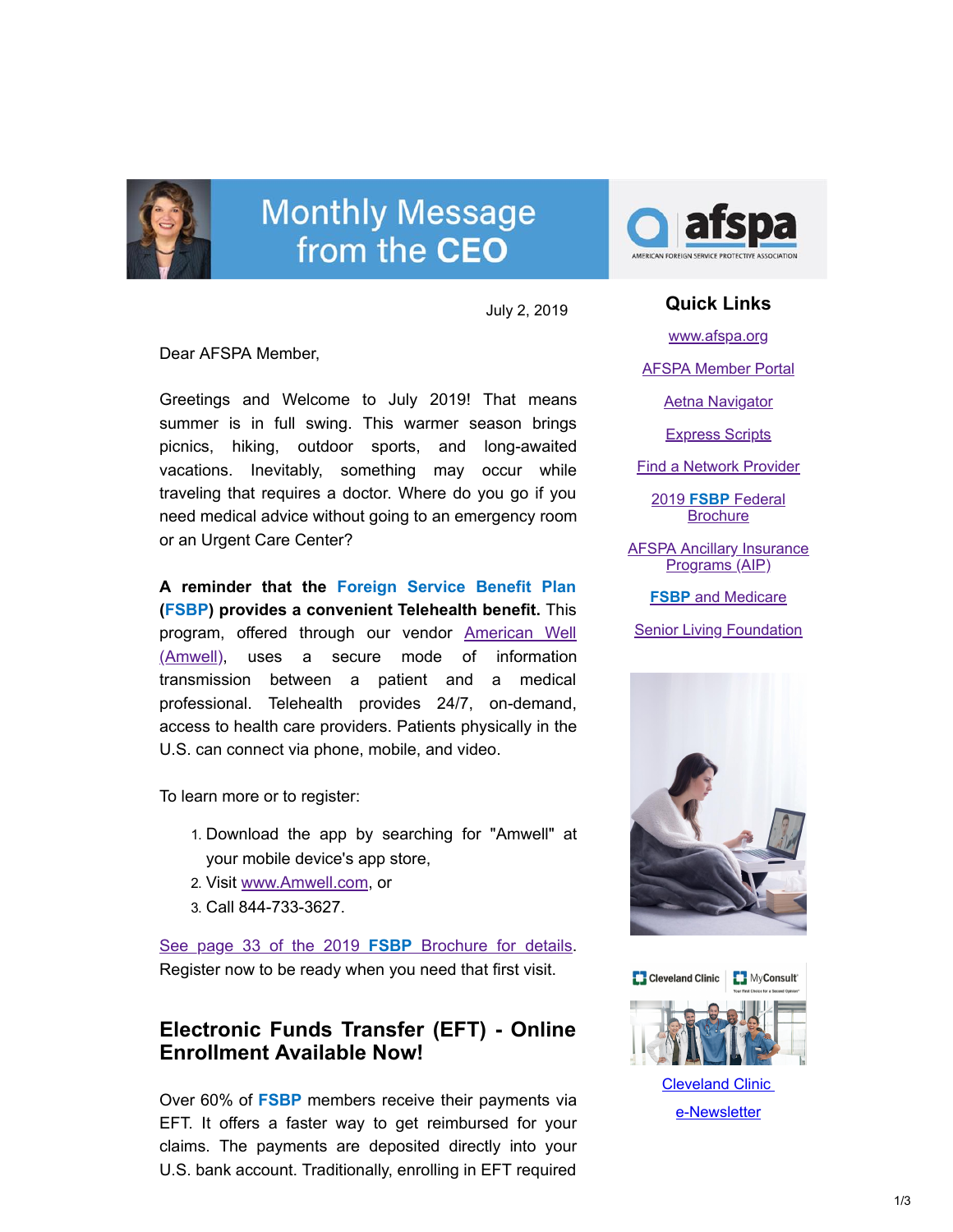printing and mailing a completed EFT/Direct Deposit Authorization Form, with a voided check or bank statement. Our partners at Aetna now have made it simpler to sign up for this convenient service.

Register for EFT **online** by visiting [www.fsbphealth.com](http://www.fsbphealth.com/). Click on "Member Resources," and then "Forms Library." On the "Forms Library" page, click on "EFT/Direct Deposit Authorization form" to complete the fillable form online. Once you "Submit," your information is sent securely for processing. It is that easy!

## **Legal Considerations Webinar**

In May 2019, AFSPA partnered with the Foreign Service Institute's Transition Center to present the annual **Legal Considerations in the Foreign Service Webinar**. Attorneys Jonathan C. Kinney and Lauren Keenan Rote from the law office of Bean, Kinney and Korman, P.C. presented on estate planning including wills, trusts, Powers of Attorney and gifting strategies tailored for [foreign affairs employees. Click here to view the](https://www.youtube.com/watch?v=YR-T6KvrW9U&feature=youtu.be) recording of this successful webinar.

All members can take advantage of AFSPA's Legal Services, either stateside or overseas. Four law offices have agreed to assist our members, at preferred rates. Seek legal counsel for estate planning, employment [issues, family law, personal injury, and more. For details,](https://www.afspa.org/aip_detail.cfm?page=Legal) click here.

### **Massage Therapy**

July 14 - 20 is *Everybody Deserves a Massage Week*. This annual event promotes the benefits of massage  $$ like relieving anxiety, headaches, and bodily injuries. **FSBP** covers 40 massage therapy visits a year (up to \$60, per visit). Our popular massage benefit applies to every covered family member, including children. Visit with any licensed massage therapist – no medical reason required. In addition to your 40 massages annually, **FSBP** members also receive 40 chiropractic and 40 acupuncture visits. See page 48 of the 2019 **FSBP** [Brochure for details. Start using this year's 40 massages](https://www.afspa.org/filestoreAFSPA/2019RI72-001FSBPBrochure.pdf#page=50) [before 2019 ends. Click here to learn how to file a](http://www.afspa.org/fsbp/massageclaims) massage therapy claim.



**NEW: AFSPA's Travel Insurance Now Offers Four (4) Coverage Options!**

AFSPA's travel insurance provides medical evacuation, trip cancellation, and property loss. This extra protection is for you, or your family and friends – while traveling in the U.S. or overseas.

Some members were disappointed because the plans required the trip to originate in the continental U.S. We heard you! **Roundtrip International** now covers U.S. citizens whose trip departs from abroad, up to 30 days.

[Click here to learn more](http://afspa.org/travel) or call 202-833-4910.



**Follow Us**